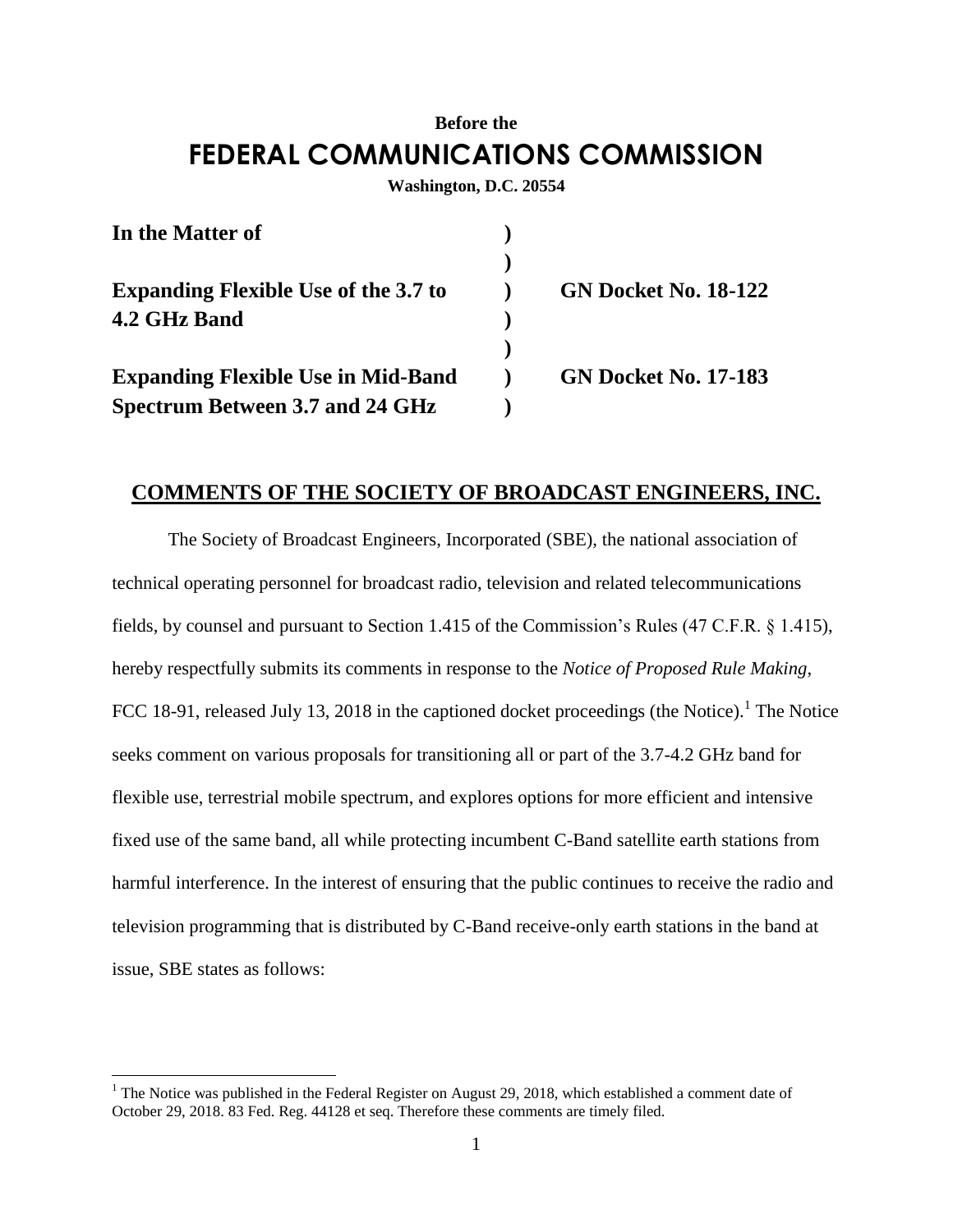1. SBE supports compatible, flexible use of mid-band spectrum, which may include portions of the 3.7-4.2 GHz band, and is cognizant of the Commission's dedication toward making adequate provision for 5G allocations. 5G implementation worldwide is proceeding at a rapid pace. There is value to the broadcasting industry in program production using 5G technology. However, SBE takes the Commission at its word that it "proposes [in this proceeding] to protect incumbent earth stations from harmful interference" as the Commission increases the intensity of terrestrial use in the band. SBE asked the Commission to extend the deadline for registering pre-existing C-Band receive-only Earth stations, and the Commission has done so responsively and appropriately. The additional time available has resulted in a large volume of registrations which better illustrate the many thousands of C-band dishes operating in the 3.7-4.2 GHz band on a daily basis.<sup>2</sup>

2. The following plot of registered downlinks as of October 22, 2018 reveals graphically the difficulty in any geographic sharing arrangement between incumbent FSS Earth station users



 $2$  The programming distributed through these antennas is critical to the functioning of broadcast stations. It is expected by the public. It includes news, college and professional sporting events, music, and talk programming.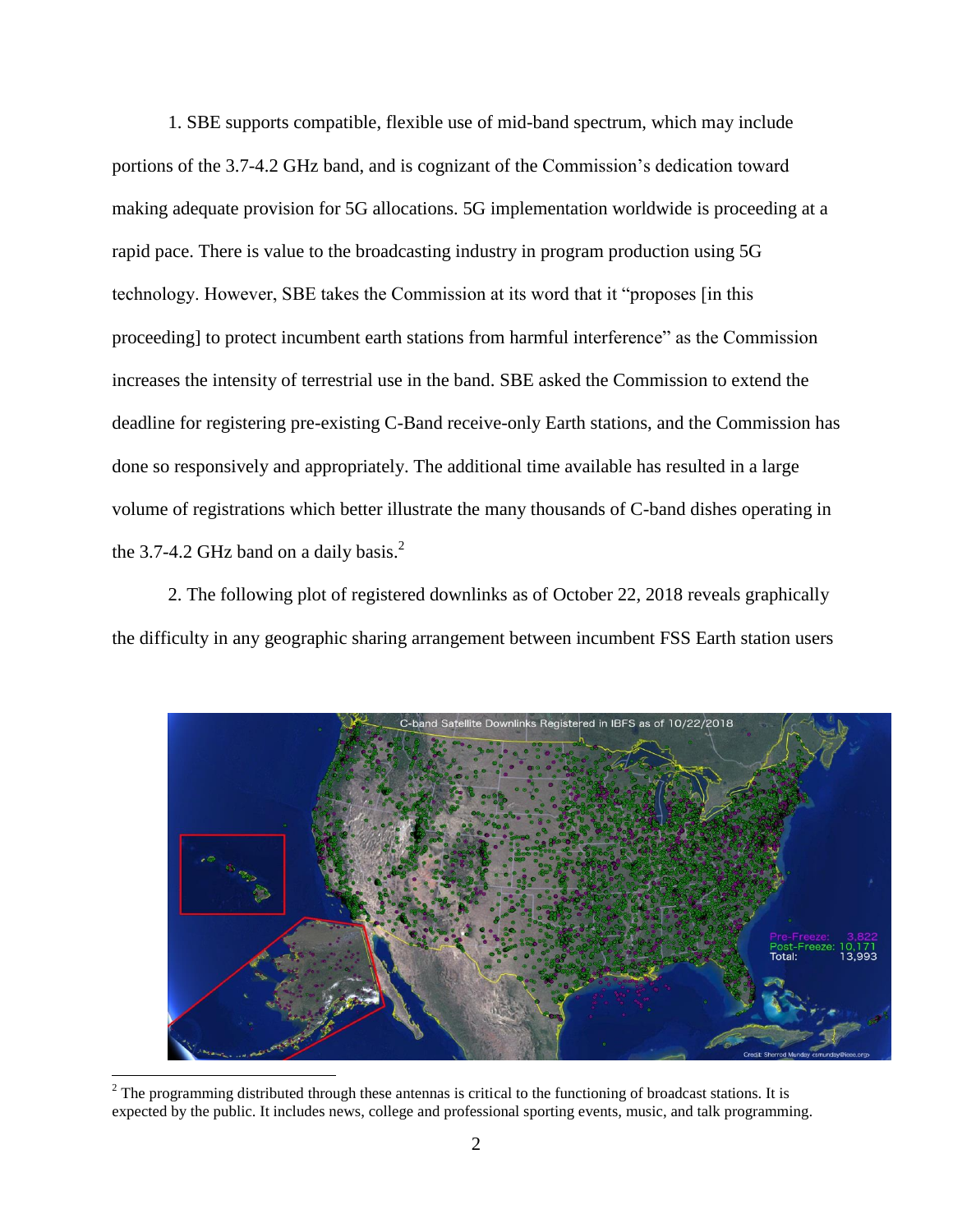and 5G commercial operators. The vast number of registrations that has occurred since the Commission opened the filing window for registrations indicates that there are likely<sup>3</sup> far more C-Band receive-only Earth stations than were assumed to exist when the Commission issued its *Notice of Inquiry* in Docket 17-183 in August of 2017 (FCC 17-104, released August 3, 2017) or when the Commission released the instant Notice:



Thus, the identification of the 3.7-4.2 GHz band as a candidate band for 5G rollout in the United States may have been made due to a premise that has since been shown to be inaccurate: that the number of receive-only C-Band Earth stations was manageably low and that geographic separation could be used as a means of accommodating the 5G/flexible use overlay in the band. Industry sources estimate that there are well in excess of the currently registered Earth stations.

<sup>&</sup>lt;sup>3</sup> As of this writing, SBE is informed that more than 16,000 C-Band receive-only antenna registrations have been completed.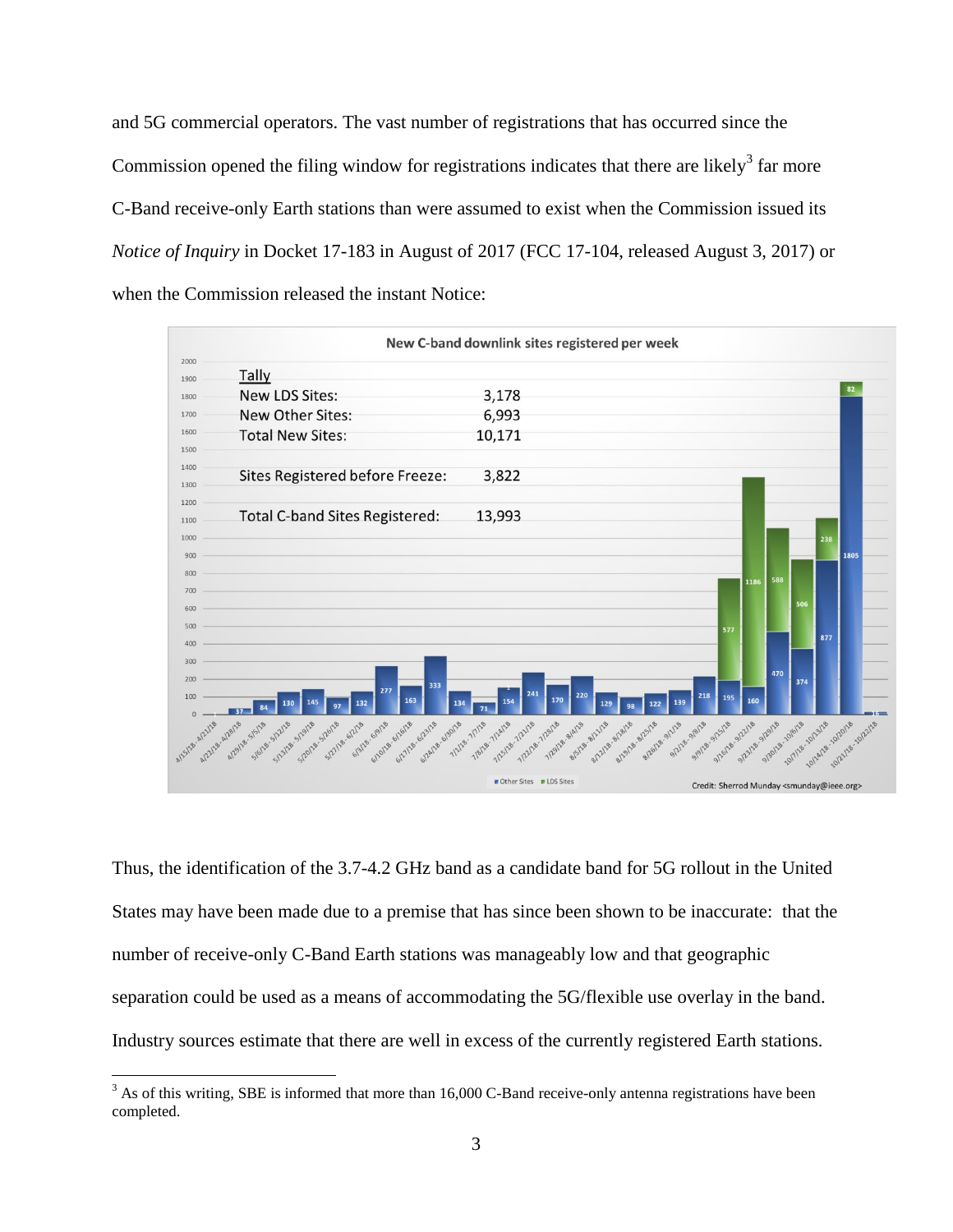Because the Commission does not have the authority to waive statutory application fees, the aggregate fees that would be necessary for some broadcasters, especially radio broadcasters, and especially those broadcast stations located in hurricane-ravaged areas such as Puerto Rico and the Gulf Coast, are prohibitively high. Broadcast licensees simply cannot afford to pay them, and the Earth stations used daily by those licensees have been and will remain unregistered, and unknown to the Commission. It would be fundamentally unfair to cut off most of the broadcasters in Puerto Rico, as but one example, from their critical source of program material that their audiences have come to need and expect, especially during the prolonged hurricane recovery, merely because those local emergency conditions and the dire economic disaster that has resulted from it have precluded their dish registrations.

3. Broadcasters have very little alternative to the use of their existing C-band antennas at broadcast studios. If interference from a commercial wireless provider in the 3.7-4.2 GHz band occurs and the program feed is interrupted, the broadcast programming ceases. It is not possible in most cases for cost reasons to move a C-Band dish to a new location away from a studio, and program delivery by other means, such as conversion to Ku-Band program reception is costprohibitive. So, in order to accommodate compatible sharing, geographic separation or frequency separation are the two options principally available. Geographic sharing is difficult as between commercial 5G service providers which depend on seamless small-cell coverage of their service areas, and the need for ubiquitous deployment of 5G would tend to negate geographic separation as an interference avoidance mechanism.

4. It is notable that, as between the United States and Europe, there is very little harmonization among proposed mid-band 5G allocations. The European Commission (EU Commission) has identified the band 3.4-3.8 GHz as a candidate band for 5G in Europe. The

4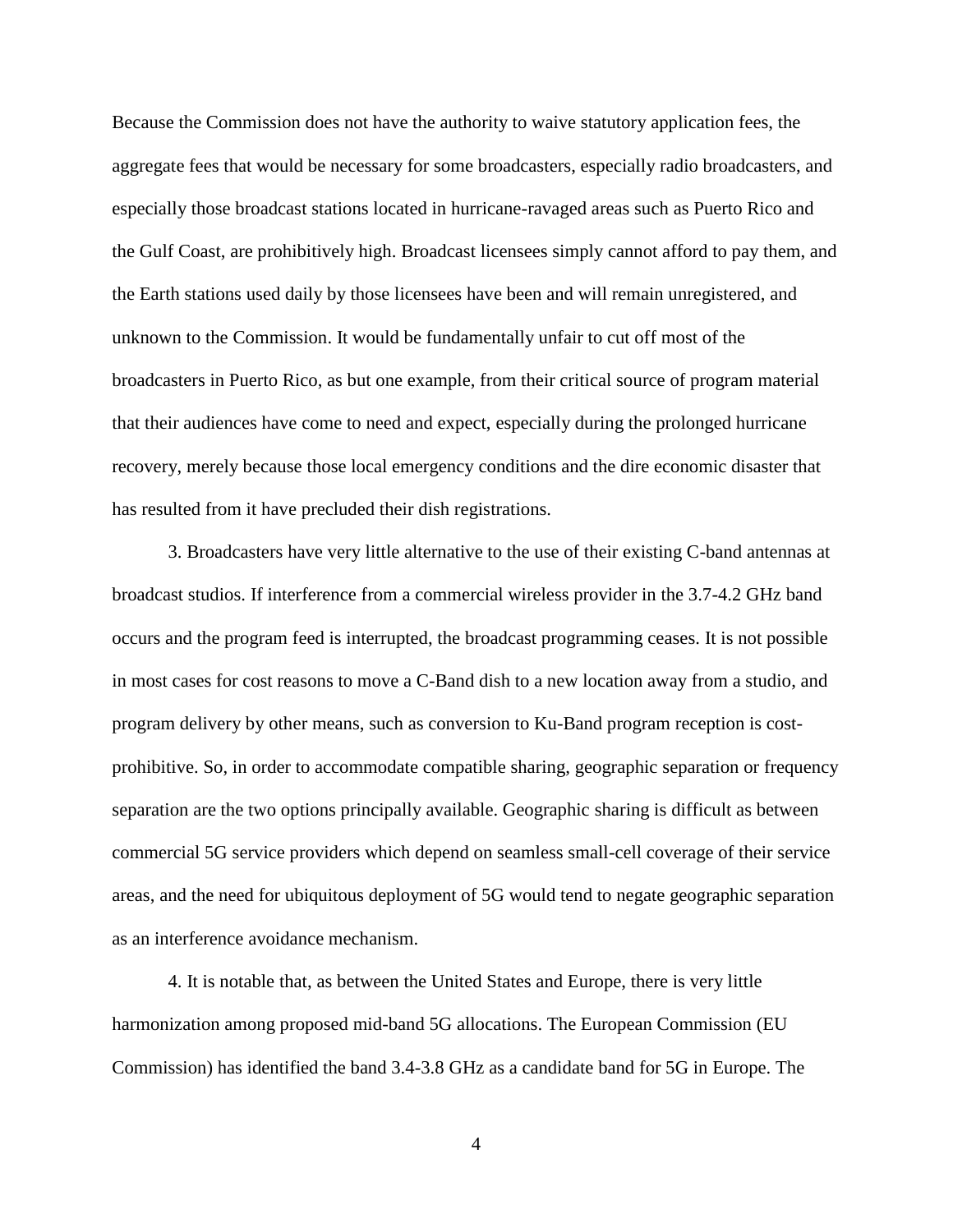allocation status of this band is currently under intensive discussion in Europe. The Commission's proposal to make the 3.7-4.2 GHz band available for flexible use in the United States would limit harmonization in the mid-band for 5G rollout as between Europe and the United States to only the 3.7-3.8 GHz band segment.

5. It is SBE's position that the Commission is obligated to protect the public from the loss of broadcast programming that is delivered on an ongoing, continuous basis via C-Band receive-only Earth stations, the downlink frequencies for which are in the 3.7-4.2 GHz band. Broadcasters, to be protected, require that full-band, full-arc protection be provided. One way to accomplish this, and at the same time to achieve a necessary degree of international harmonization, is to consider as an alternative for mid-band 3G rollout the band considered in Europe, 3.4-3.8 GHz. This would create far fewer compatibility issues and obviate the need for reverse auctions and other options now under consideration to deal with what is obviously otherwise a fundamental incompatibility. It would also foster international harmonization that would expedite the 5G rollout. If the European allocation of 3.4-3.8 GHz is implemented in the United States *instead* of the 3.7-4.2 GHz band, the limited overlap between that and the C-band downlink frequencies is merely 3.7-3.8 GHz. That level of overlap could be accommodated easily and compatibly by permitting that segment to be used not by the 5G commercial broadband service providers for wide area coverage, but instead by manufacturing facilities which can implement local, private networks in that 100 MHz as part of the "Industry 4.0" or "fourth industrial revolution".<sup>4</sup>

 $4$  Industry 4.0, oversimply defined, is the digital transformation of industrial markets with smart manufacturing currently on the forefront. Also referred to as the "fourth industrial revolution" in discrete and process manufacturing, logistics and supply chain, 5G is envisioned as the key to near-term efficiency and automation in the chemical industry, energy, intelligent transportation, utilities, oil and gas, mining and metals and other segments, resources industries, healthcare, pharmaceuticals and even smart cities.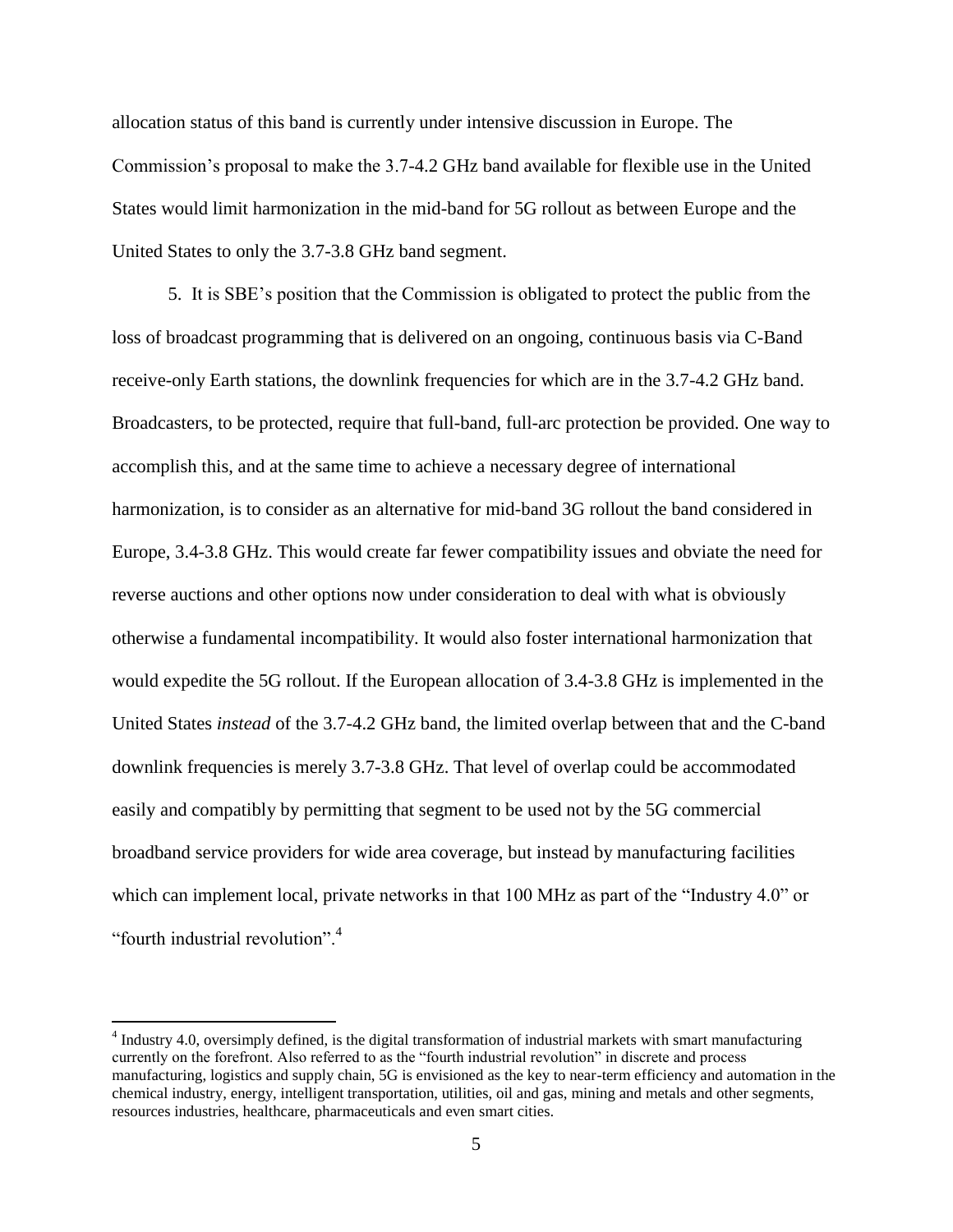6. 5G is incorporated in short term planning for flexible manufacturing in both the United States and Europe and the spectrum therefor can be harmonized within the band segment available in common: 3.7-3.8 GHz. The German Federal Network Agency (Bundesnetzagentur) has proposed that the band 3.4-3.7 GHz would be allocated and assigned by auction to traditional mobile broadband providers. The 3.7-3.8 GHz segment, however, would be flexibly deployed on local, limited-range licensed basis, and used locally by individual manufacturing and industrial entities. The local deployment by private sector manufacturing of local, private 5G networks would be a key component to the rollout of 5G in support of Industry 4.0 initiatives in manufacturing and industrial applications. As is the case with today's Wi-Fi hotspots, the manufacturing industry seeks to manage its own individual 5G networks without those networks being under the control of commercial mobile broadband service providers. There are several reasons for that, including liability issues and intellectual property protection and security.

7. It is understood that the Commission has proposed in the *Notice* to work upward from 3.7 GHz toward 4.2 GHz in the deployment of 5G in this band. That plan is entirely consistent with the proposed availability of 3.7-3.8 GHz for licensed or unlicensed, private, local 5G industrial applications, leaving the remainder of the band 3.8-4.2 intact for FSS downlink antennas. However, if the European planned allocation is implemented in the United States, the commercial providers could use the remainder of 3.4-3.7 GHz for commercial 5G wide area systems. The plan for flexible access of individual companies to the 3.7-3.8 GHz sub-band provides a path to success for numerous industry sectors engaged in industrial manufacturing, chemical and pharmaceutical manufacturing, energy generation, healthcare, smart transportation systems, and news and entertainment program production (especially relative to special events), among many other applications.

6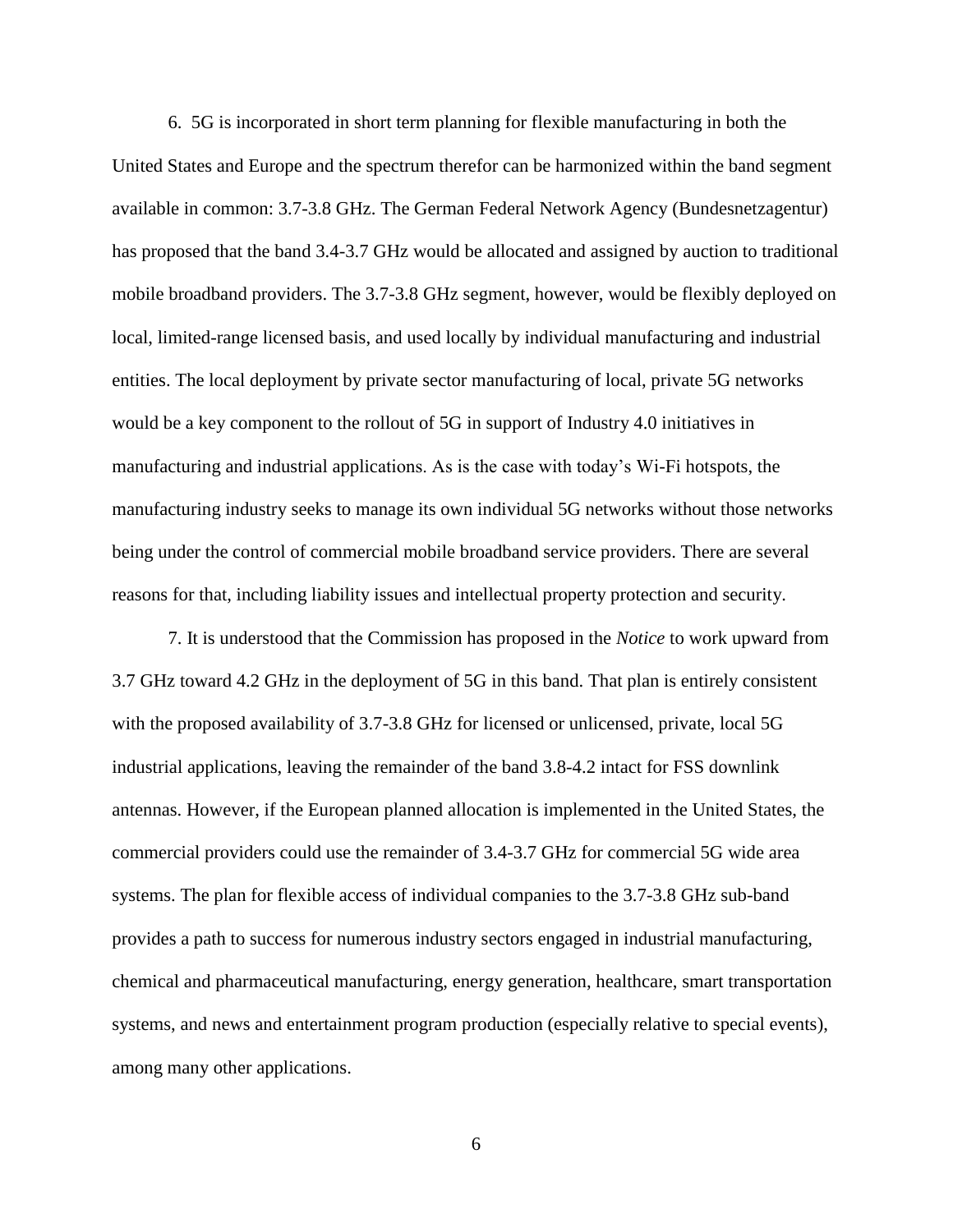8. Authorizing 3.7-3.8 GHz local, private 5G networks is also consistent with the Commission's stated intention to protect the many thousands of incumbent C-band downlink Earth stations in the 3.7-4.2 GHz band. Given the relatively low power levels needed for local, private 5G networks, the relatively short path distances involved; the likely geographic separation between industrial manufacturing facilities and broadcast studios (which could be ensured by either limited, local licensing or registration of 5G manufacturing facilities in the 3.7- 3.8 GHz band); and especially taking into account the small portion of the overall 3.7-4.2 GHz C-Band spectrum at issue, the local, private 5G networks would provide a compatible but partial overlay on spectrum heavily used for C-band satellite downlinks.

9. Should the Commission, for some reason now unknown, be unable to adopt SBE's suggestion to convert 5G rollout in the mid-band to the 3.4-3.8 GHz band in lieu of the 3.7-4.2 GHz band, then the commercial mobile broadband service providers who would deploy 5G commercial networks in the band segment 3.8-4.2 GHz in the United States should be in a position to, and should either pay all costs of relocation of incumbent C-band downlinks to another band in order to permit rollout in the 3.8-4.2 GHz band, or to accept whatever geographic separation requirements are ultimately deemed necessary to absolutely protect incumbents who register their existing receive-only Earth stations prior to the close of the Cband filing window, against interference from commercial 5G network overlays. But the Commission should provide protection for unregistered C-Band dishes in locations such as Puerto Rico and the Virgin Islands, where hurricane recovery has necessarily superseded all other considerations. It would be unfair and discriminatory to penalize hurricane-ravaged areas by failing to protect unregistered C-band Earth Stations in those areas.

7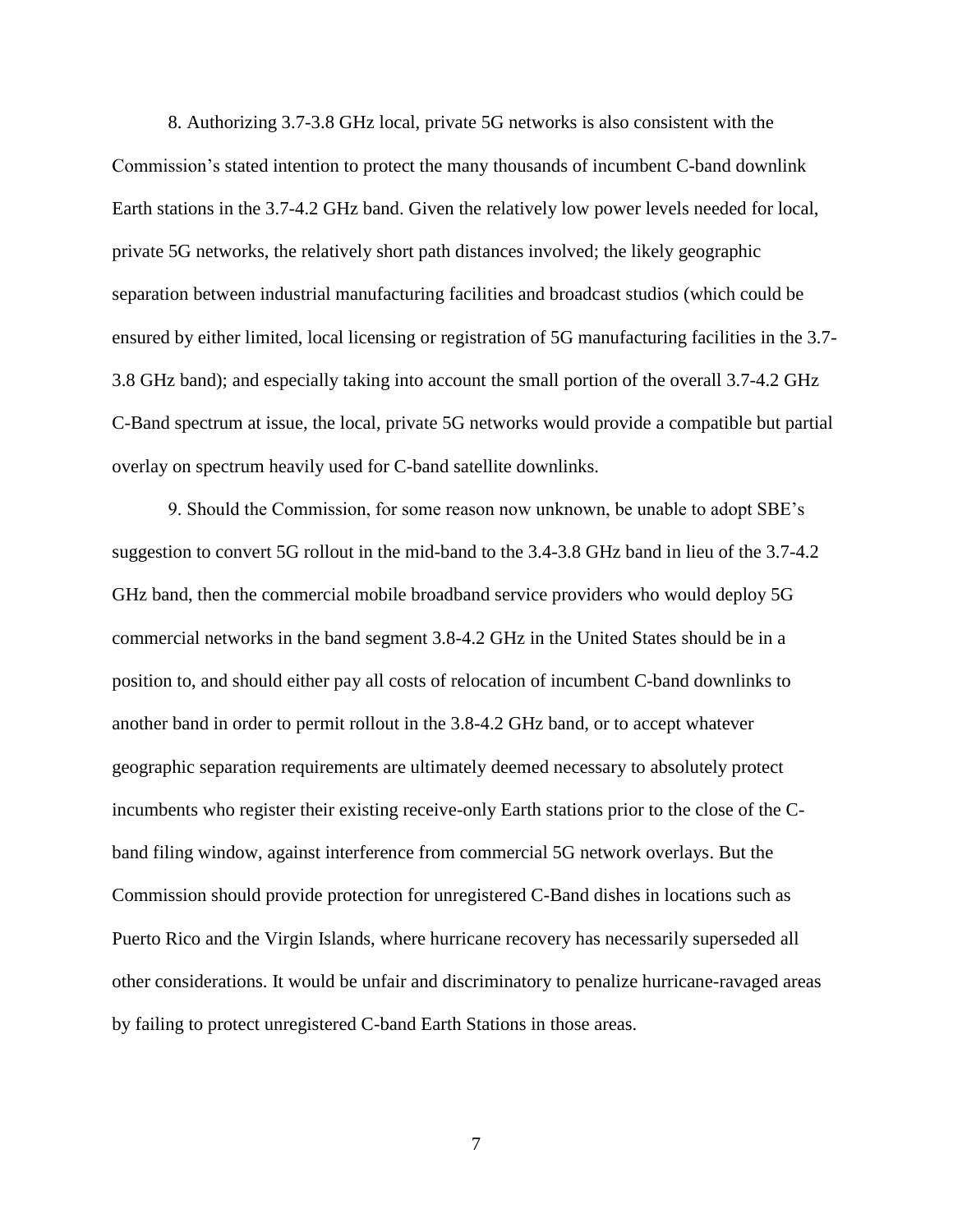10. For all of the above reasons, SBE is of the view that: (1) protection of C-band services and on-going full-arc protection of existing C-band facilities is critical; (2) the Commission's premise for proposing the 3.7-4.2 GHz band for 5G rollout in the mid-band, that there is a presumptively low number of incumbent C-band downlink Earth stations has been shown to be patently false; (3) there is no cost-effective substitute for C-Band Earth stations for broadcast program delivery; (4) there is compatibility between licensed (or unlicensed with registration, a process in which SBE could assist) private, local 5G manufacturing pursuant to Industry 4.0 concepts and C-Band downlink facilities, properly managed and with appropriate coordination in the band segment 3.7-3.8 GHz; and (5) the Commission should otherwise refocus on timely rollout of 5G mobile and fixed operation in the 3.4-3.8 GHz band, with the top 100 megahertz to be used only for local, private networks which can be sited and configured so as to not interfere with C-Band receive-only Earth stations.

Therefore, the foregoing considered, the Society of Broadcast Engineers hereby